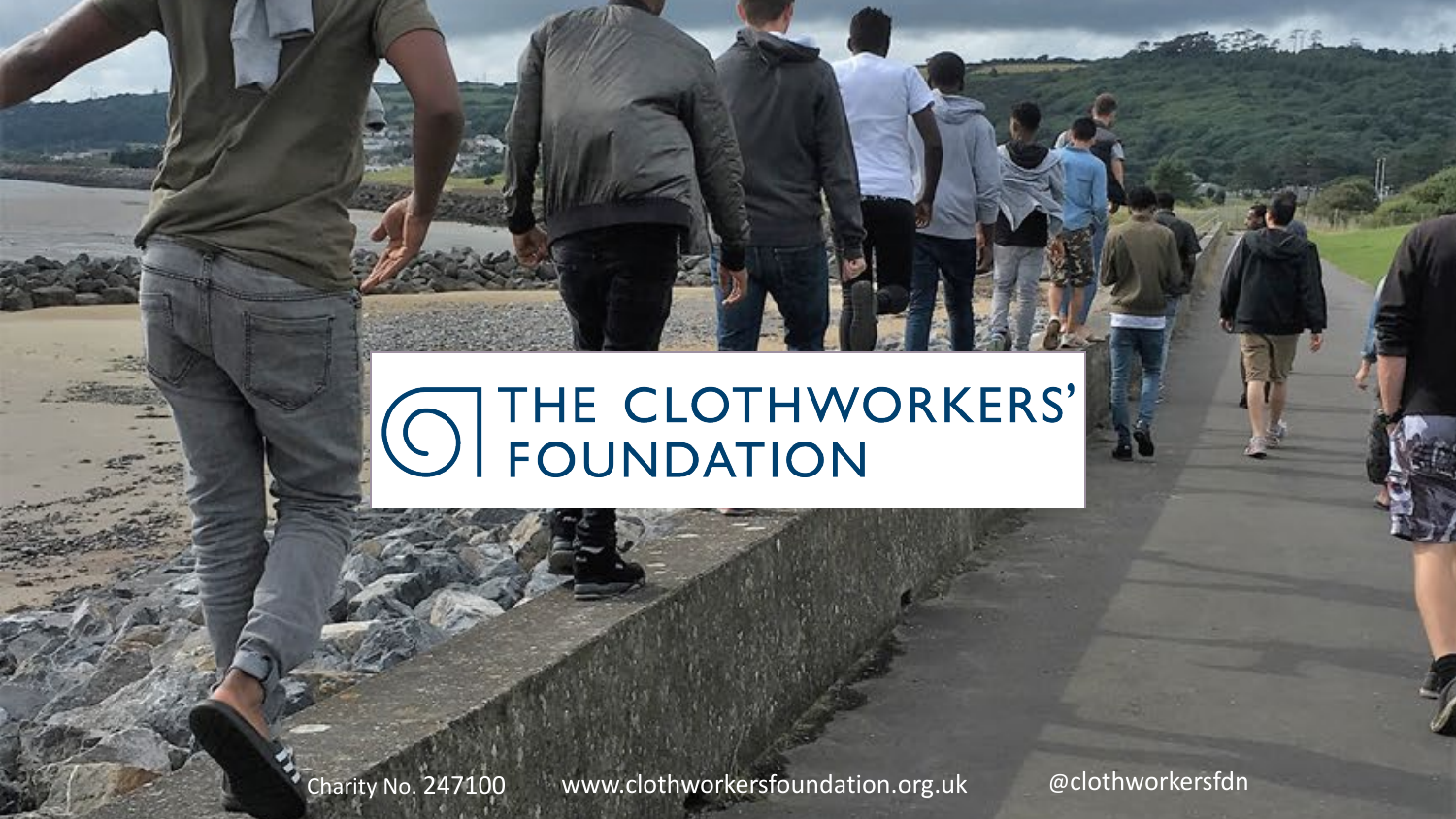#### **ABOUT US**

- We are a **UK wide** funder of charities supporting disadvantaged individuals and communities.
- We only award **capital grants** and this means tangible items like buildings, equipment or vehicles.
- We support organisations delivering work in **nine programme areas.**
- We **do not place a limit** on the minimum or maximum grant amount that can be awarded.
- In 2021 we spent approximately  $E$ 5.8 million through our open grants programmes.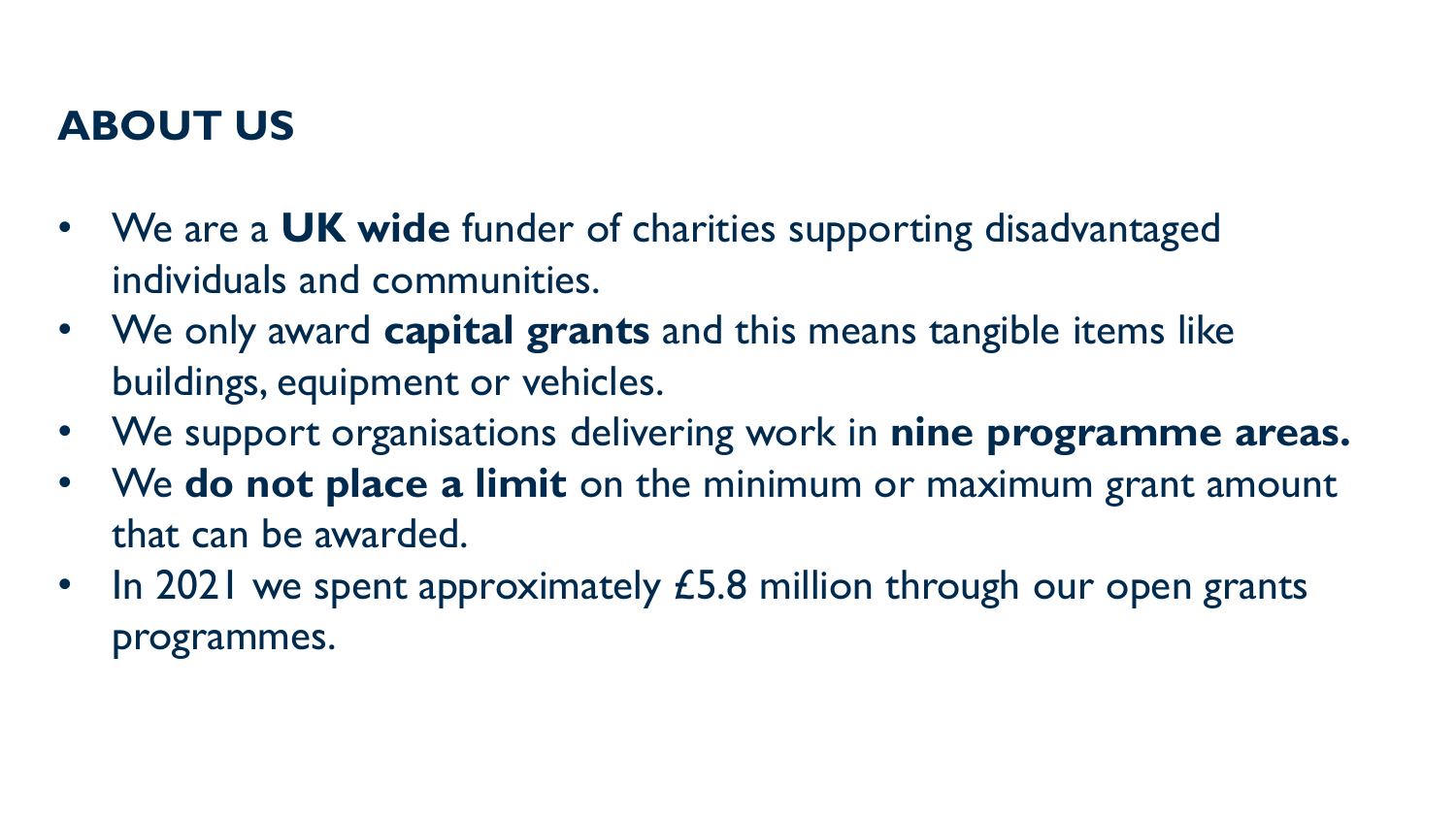#### **OPEN GRANTS PROGRAMMES**

- **Small Grants Programme –** Grants of up to £10,000 (or £15,000 for vehicles) are available to organisations with a turnover of £2 million or less. Decisions take up to eight weeks.
- **Main Grants Programme -** Grants of over £10,000 are available to organisations with a turnover of  $£15$  million or less. Decisions take up to six months.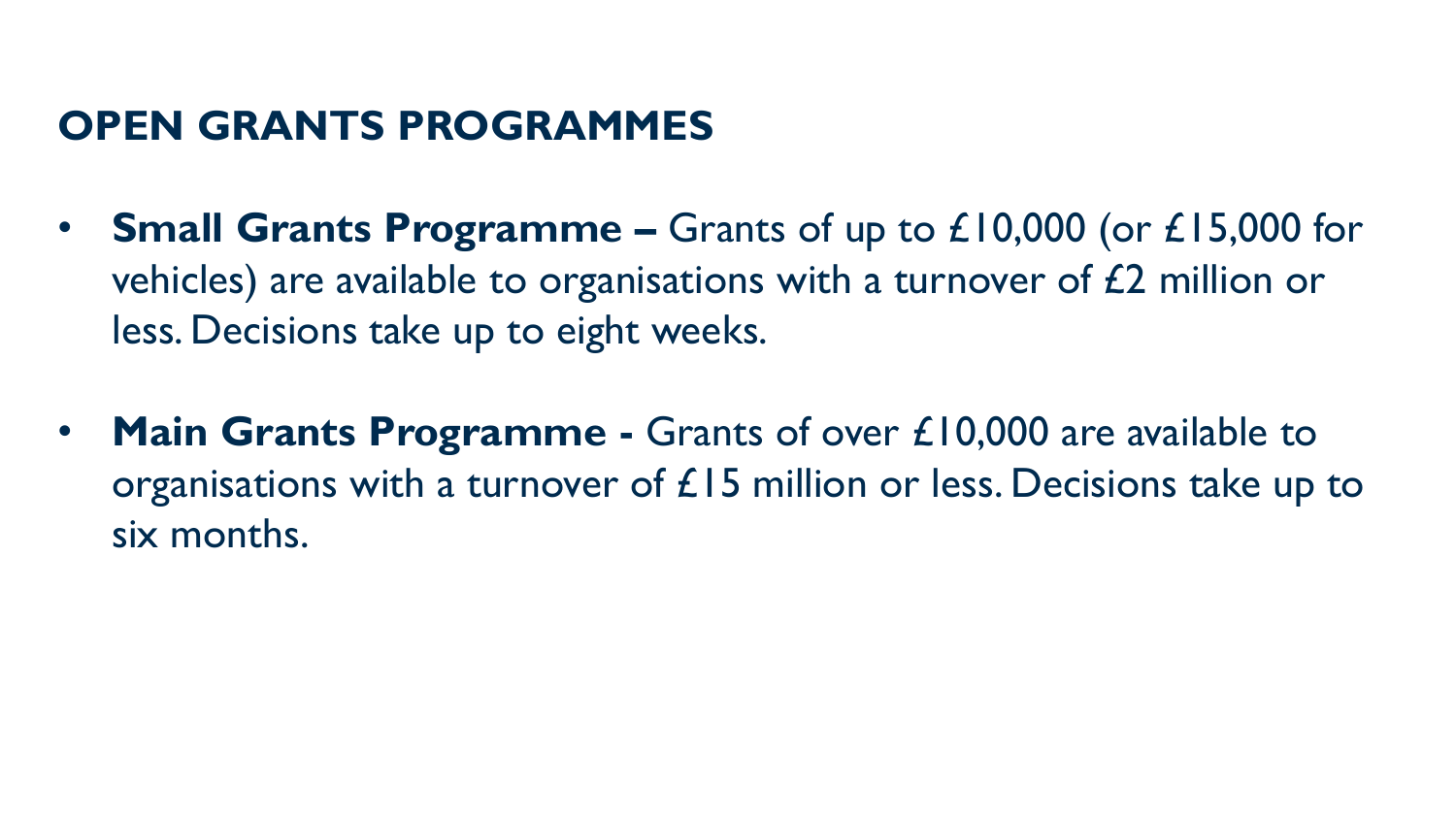#### **WHAT DO WE MEAN BY CAPITAL?**

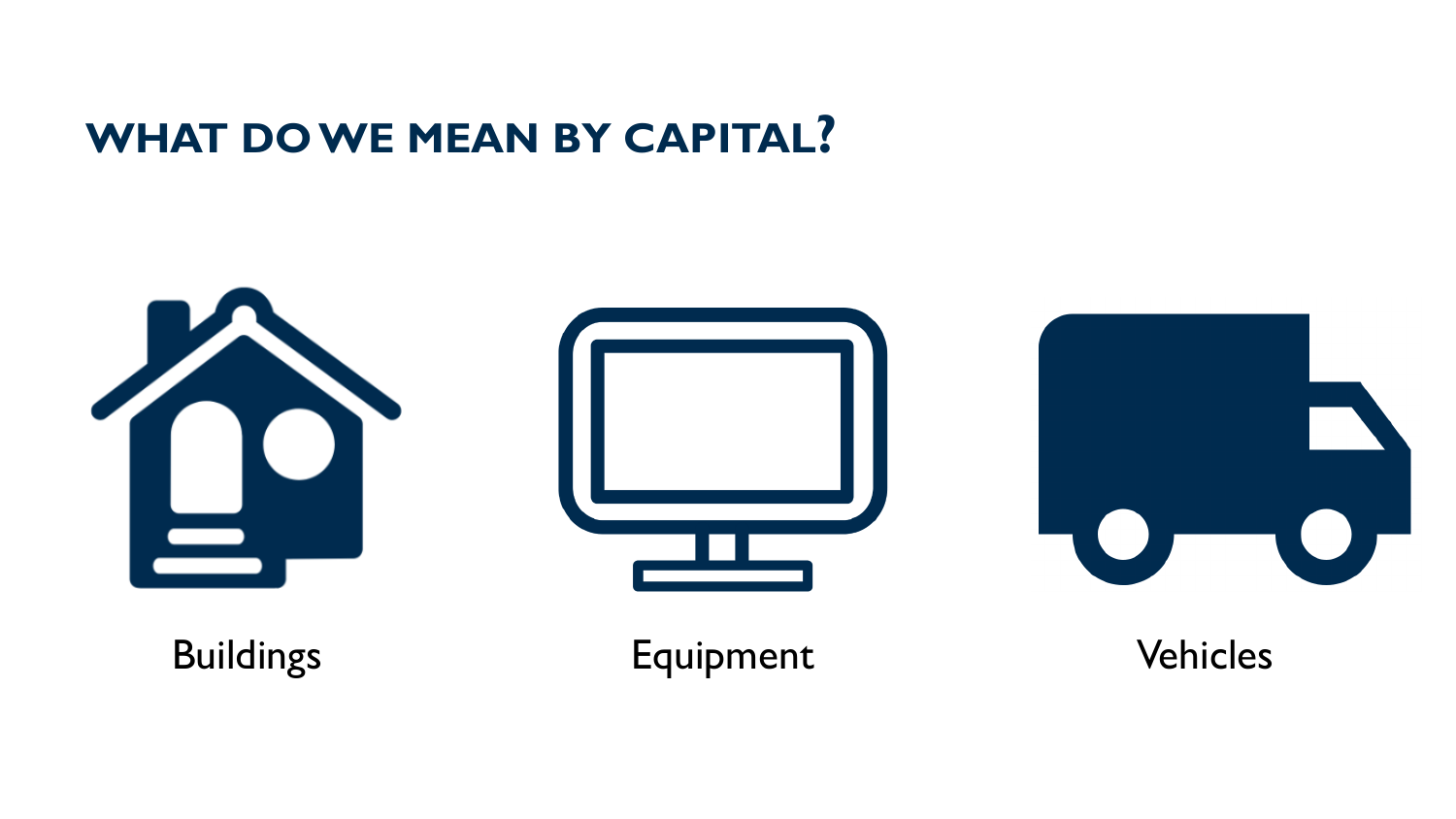#### **PROGRAMME AREAS**

- We define disadvantage using nine programme areas.
- In order to eligible for a grant, 50% of your beneficiaries must fall within one or more of these programme areas.
- More information about each of the programme areas is available on our website [www.clothworkersfoundation.org.uk/what-we-fund/](http://www.clothworkersfoundation.org.uk/what-we-fund/)
- **Disadvantaged Minority Communities -** Organisations that work with minority communities facing both disadvantage (e.g. economic or cultural) and discrimination (e.g. due to ethnicity, sexuality, faith) to promote integration with mainstream society by providing specialist services, and/or access to mainstream services.
- **Disadvantaged Young People**  Organisations that support disadvantaged young people, particularly (but not limited to) those in or leaving care, or not in employment, education, or training.



**ALCOHOL AND** 

**SUBSTANCE MISUSE** 



**PRISONERS & EX-OFFENDERS** 

**DISADVANTAGED** 

**COMMUNITIES** foundation

**HOMELESSNESS** 

**MINORITY** 







**VISUAL IMPAIRMENT** 

**DISADVANTAGED** YOUNG PEOPLE



**OLDER PEOPLE** 



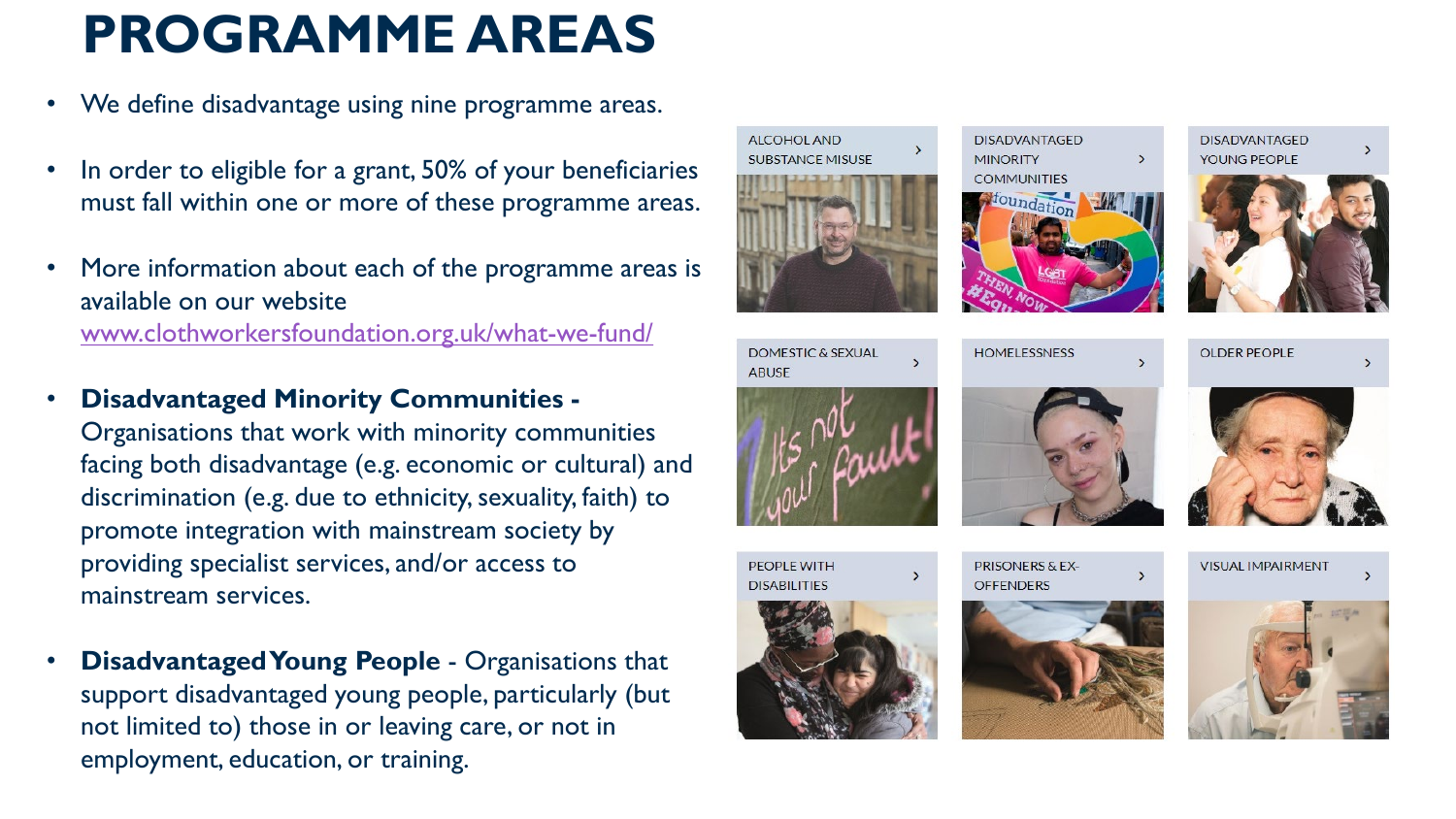# **BEFORE YOU APPLY**

- Take our **eligibility quiz** [www.clothworkersfoundation.org.uk/what-we](http://www.clothworkersfoundation.org.uk/what-we-fund/eligibility-quiz/)[fund/eligibility-quiz/](http://www.clothworkersfoundation.org.uk/what-we-fund/eligibility-quiz/). If your organisation is eligible to apply then you will be directed to the correct application form automatically.
- Read our **exclusions page** [www.clothworkersfoundation.org.uk/what](http://www.clothworkersfoundation.org.uk/what-we-fund/exclusions/)[we-fund/exclusions/](http://www.clothworkersfoundation.org.uk/what-we-fund/exclusions/)
- For example, we do not fund schools (unless they are a special school), projects promoting religion, medical equipment or research and political projects. Please see the exclusions page for the full list.
- We are a **capital funder** and therefore applications for expenses such as core costs, staff salaries, rent of premises and marketing are not eligible.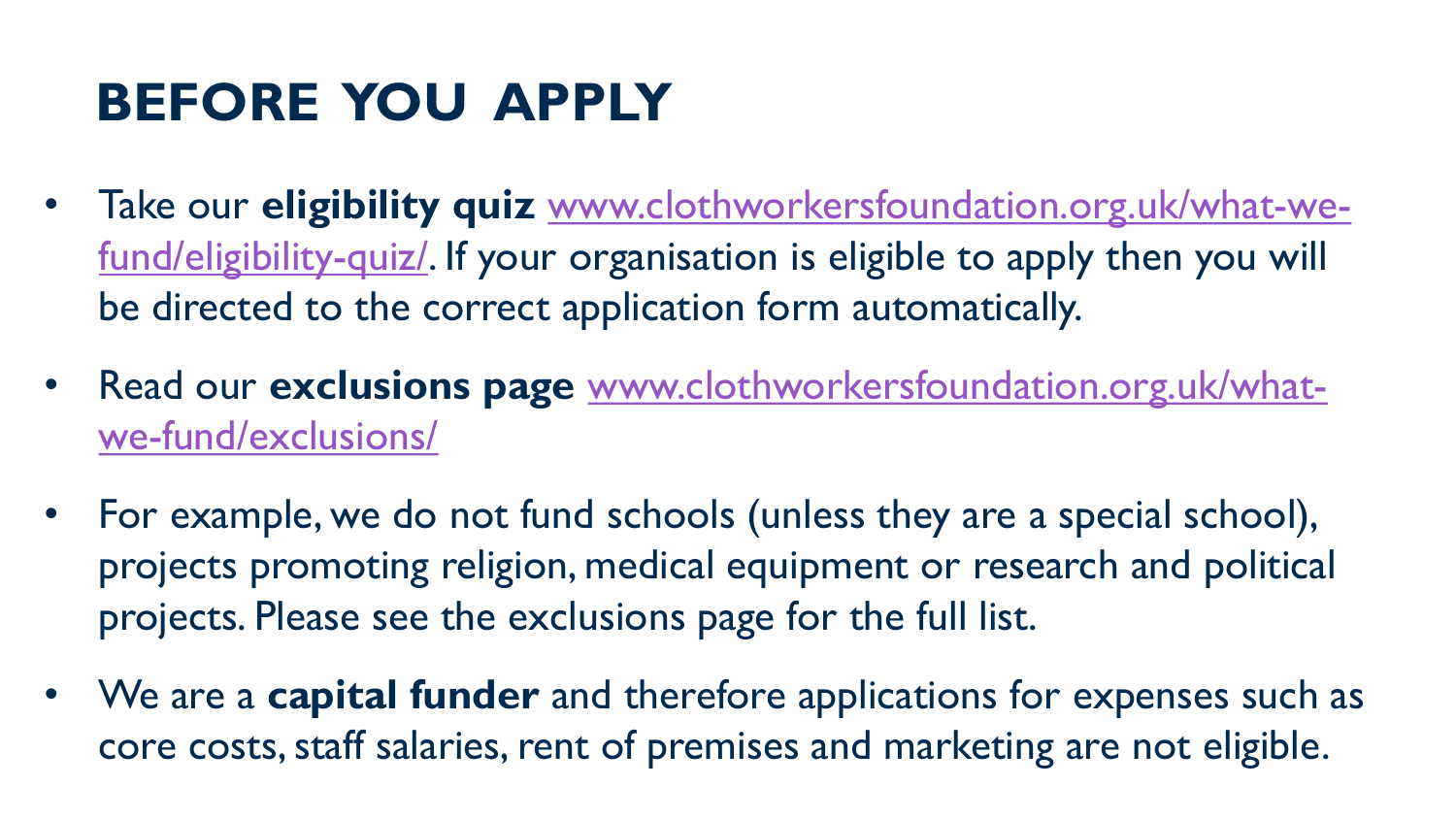#### **PROGRAMME AREA – EXAMPLE A**

'We are applying under the 'Disadvantaged minority communities' programme area and our organisation provides a variety of activities and support for the local community at our centre in East London. This includes drop-in advice sessions, meal deliveries and ESOL classes for all ages.'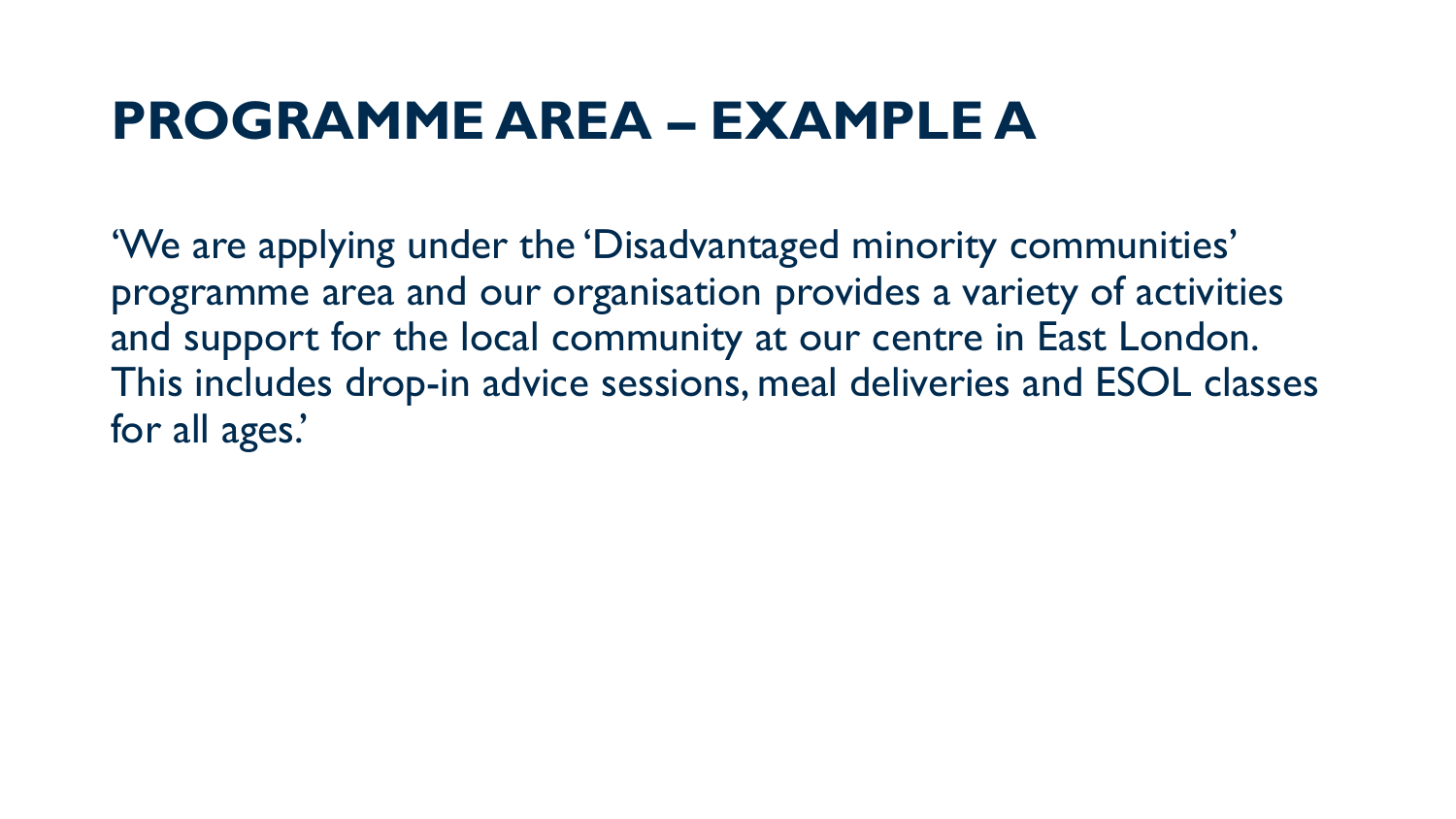#### **PROGRAMME AREA – EXAMPLE B**

We are applying under the 'Disadvantaged minority communities' programme area and our organisation provides a variety of activities and support for the local community at our centre in East London. We are based in Whitechapel and the area is in the top 15% most deprived in the country, according to the Index of Multiple Deprivation. Approximately 90% of our service users are from the local Bangladeshi community and the services we offer include drop-in advice sessions on subjects such as housing, debt and welfare entitlements. The local council has identified housing, debt and welfare entitlements as a priority and it has funded our service in the past. We also coordinate meal deliveries for vulnerable people and offer ESOL classes for all ages.'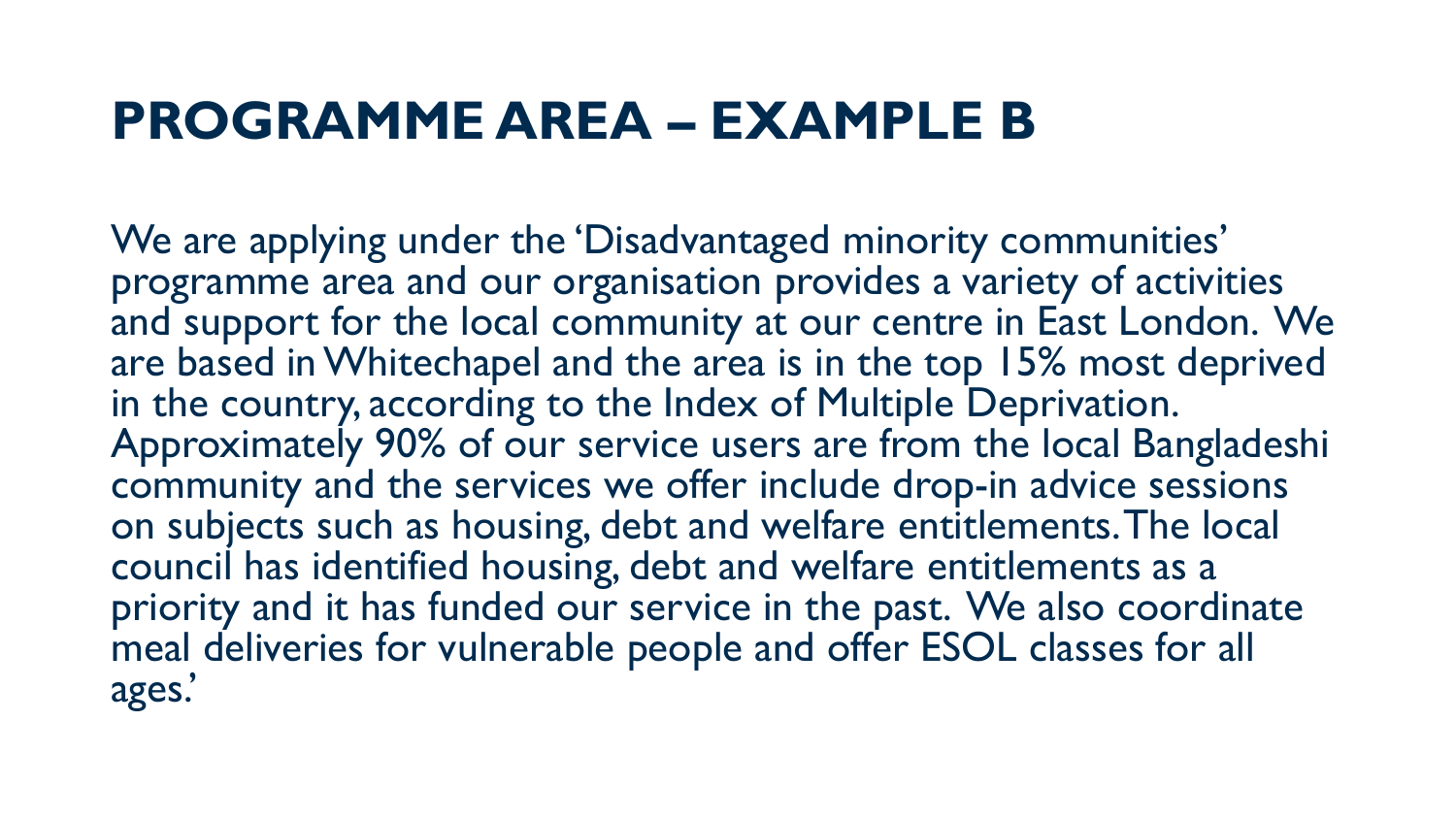#### **PROGRAMME AREA –THINGS TO THINK ABOUT**

- **Make it clear which programme area you applying under.** It may seem obvious but we do receive applications where it is not entirely clear.
- **Be specific about the target group that your organisation works with**. Remember it is likely that we will have never come across your organisation before when we are reading your application.
- **Explain the needs of your target group and also how you have identified these needs**. This could be in the form of surveys/consultations with the community, research reports, local statistics or waiting lists for your services.
- **Explain how your organisation addresses the needs identified**. Make sure to include sufficient detail on the services or activities your organisation provides.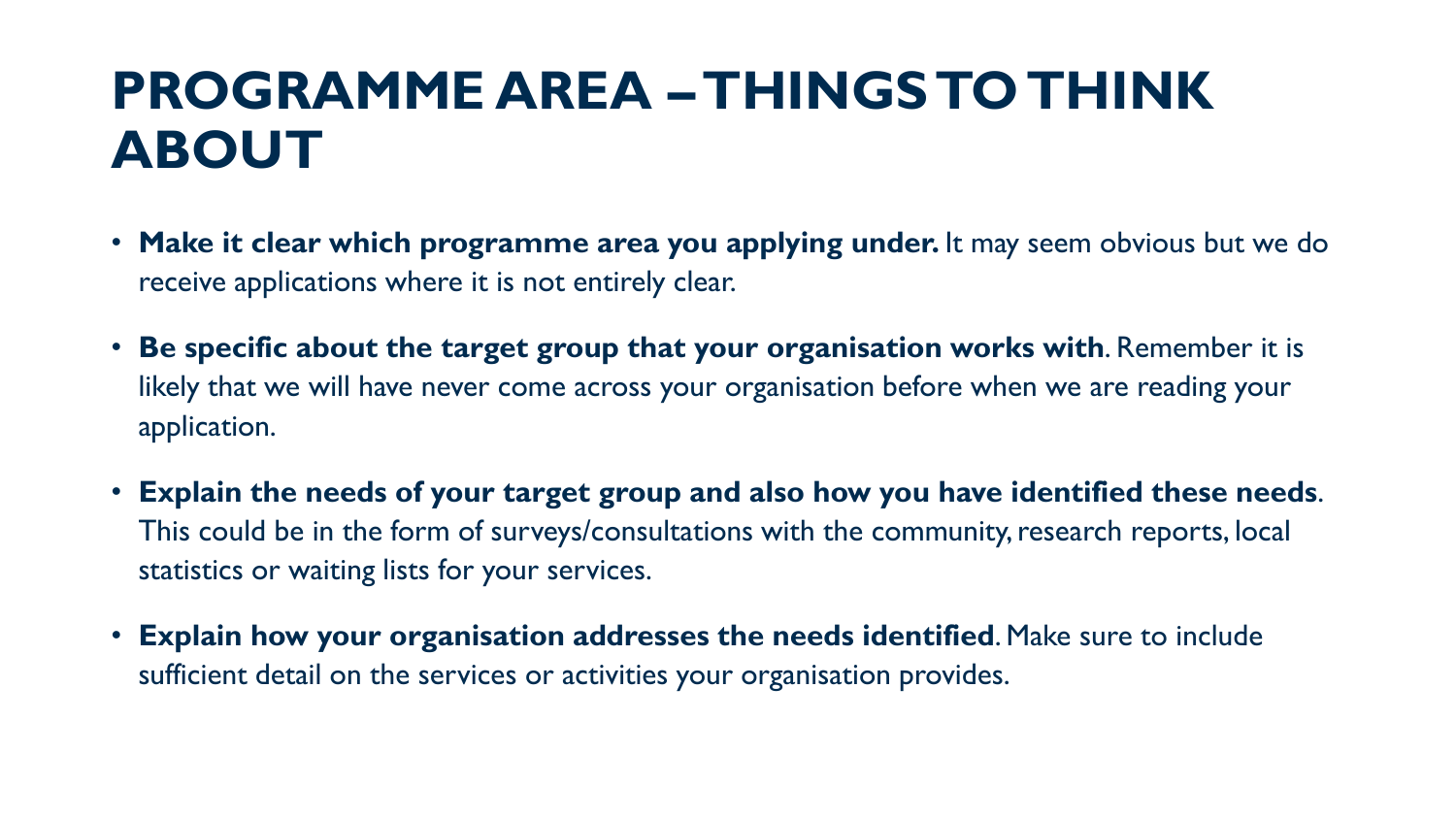#### **PROJECT DESCRIPTION – EXAMPLE A**

'We are applying for funding to refurbish the kitchen area at our community centre. As part of this we will modernise the space and replace faulty equipment. The refurbishment will allow us to increase the number of meals that we are able to cook each day for our service users.'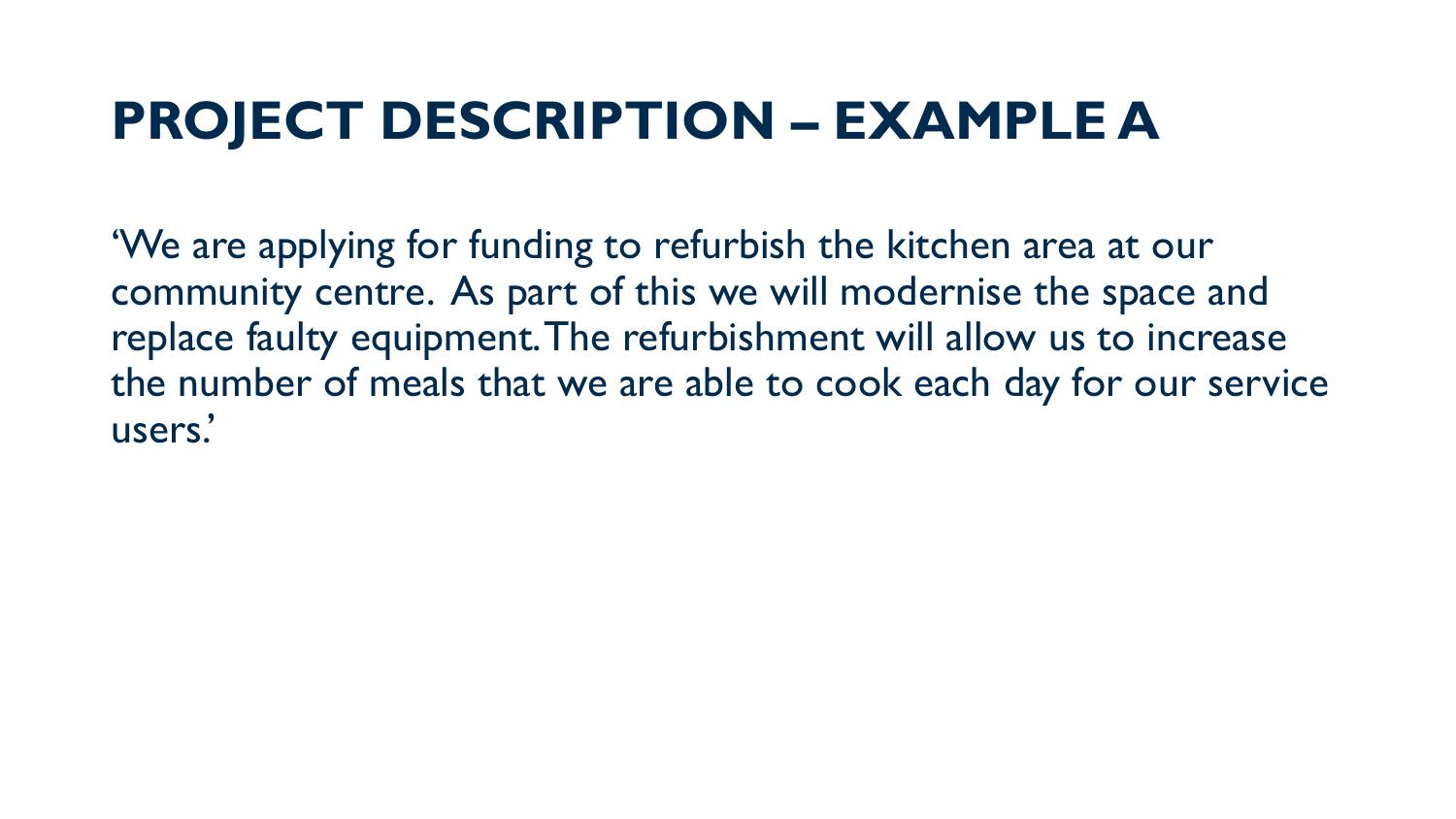#### **PROJECT DESCRIPTION – EXAMPLE B**

'We are applying for funding to refurbish the kitchen area at our community centre. We will replace old and faulty equipment and will create an improved working environment for employees and volunteers. This will include replacing flooring which is currently dangerous and windows that are not secure. We will also install professional kitchen equipment such as an oven, hobs and microwave and this will greatly increase the capacity for producing meals each day. During the pandemic the demand for our meal delivery service has doubled and this work will help to meet this increased need. We consulted with the local Muslim community and, during the pandemic, meal deliveries for vulnerable people were seen as a top priority.'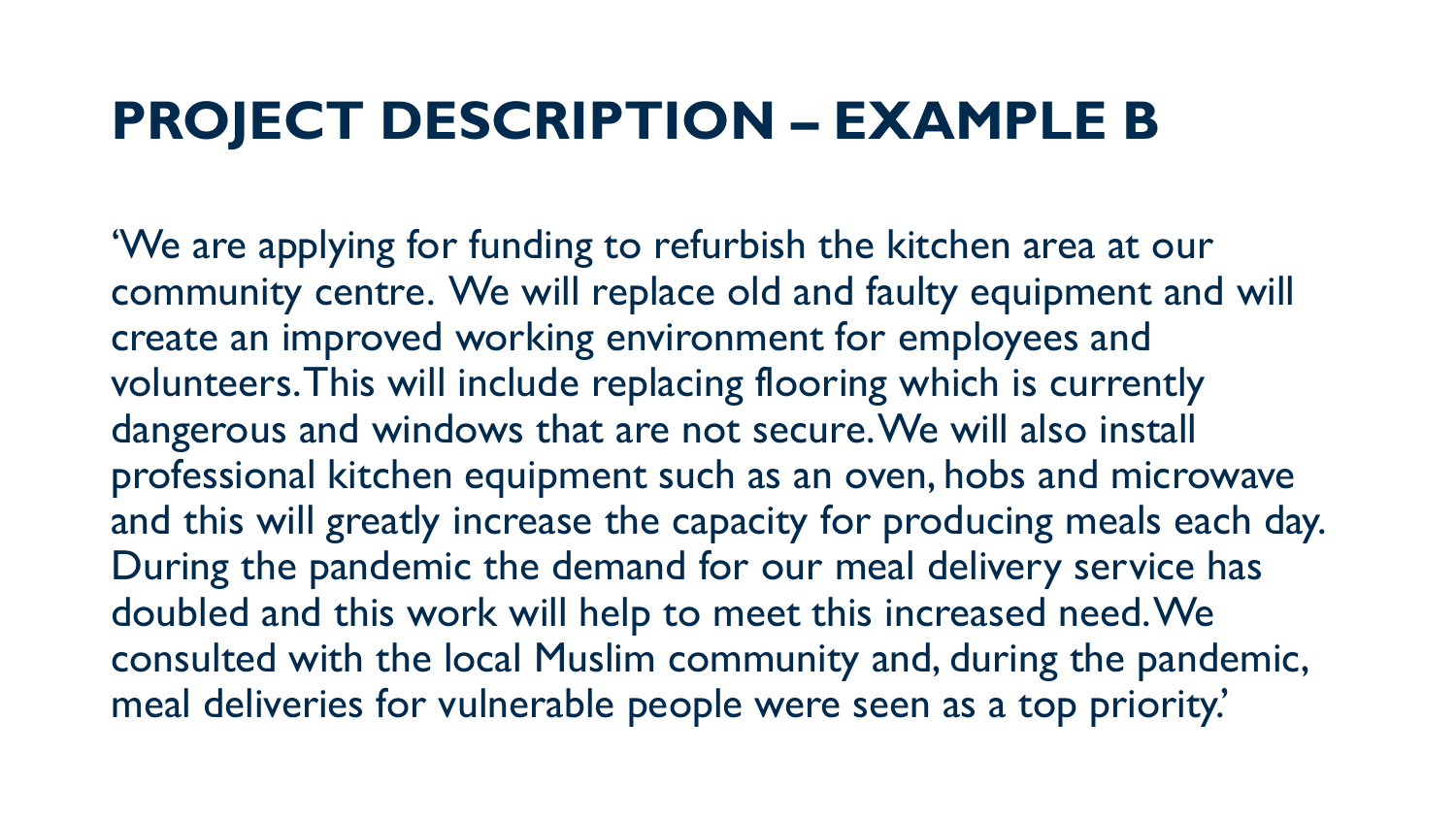#### **PROJECT DESCRIPTION –THINGS TO THINK ABOUT**

- **Why** is there a need for this project?
- **What** are you doing?
- **How** will it be delivered?
- **Where** will it take place?
- **When** will it take place?
- **Who** will benefit?
- Will it be affected by **Covid**?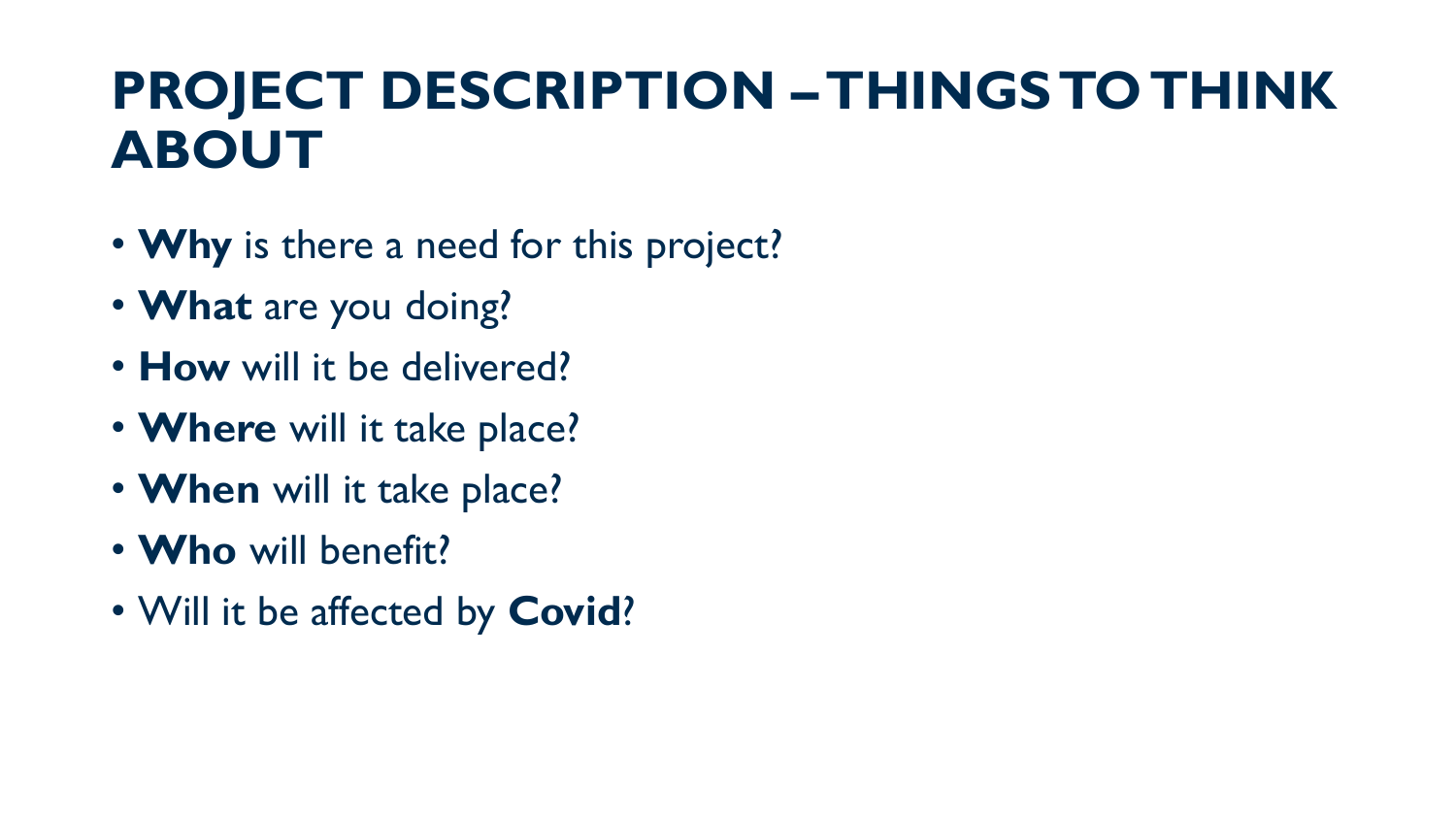#### **BUDGET – BUILDING (REFURBISHMENT PROJECT)**

| <b>Internal Wetroom Improvements</b>            |                    |              |
|-------------------------------------------------|--------------------|--------------|
| Item                                            |                    | Cost         |
| <b>Architect Design Fees</b>                    |                    | £<br>3,000   |
| <b>Bathroom Alterations</b>                     | £                  | 15,000       |
| 2 x Ceiling Track Hoists                        |                    | £<br>6,000   |
| <b>Flooring</b>                                 |                    | £<br>4,000   |
| <b>Fixtures and Fittings</b>                    |                    | £<br>2,000   |
|                                                 | <b>Total:</b><br>£ | 30,000       |
|                                                 |                    |              |
| <b>Sensory Room Installation</b>                |                    |              |
| <b>Item</b>                                     |                    | Cost         |
| Garden Room - Basic                             | £                  | 10,000       |
| Garden Room - base, construction and services   | £                  | 7,000        |
| Flooring (Blue Butterfly)                       | £                  | 7,000        |
| Bean bags                                       | £                  | 500          |
| Sensory Room fit out (Wanderlaust installation) | £                  | 60,000       |
| Sensory toys                                    | £                  | 300          |
| Ceiling track hoist                             | £                  | 3,000        |
|                                                 | <b>Total:</b><br>£ | 87,800       |
|                                                 |                    |              |
| <b>Additional Equipment</b>                     |                    |              |
| <b>Item</b>                                     |                    | Cost         |
| Ceiling Track Hoists for bedrooms               | £                  | 12,000       |
|                                                 | £<br><b>Total:</b> | 12,000       |
| <b>Total Capital Cost:</b>                      |                    | 129,800<br>£ |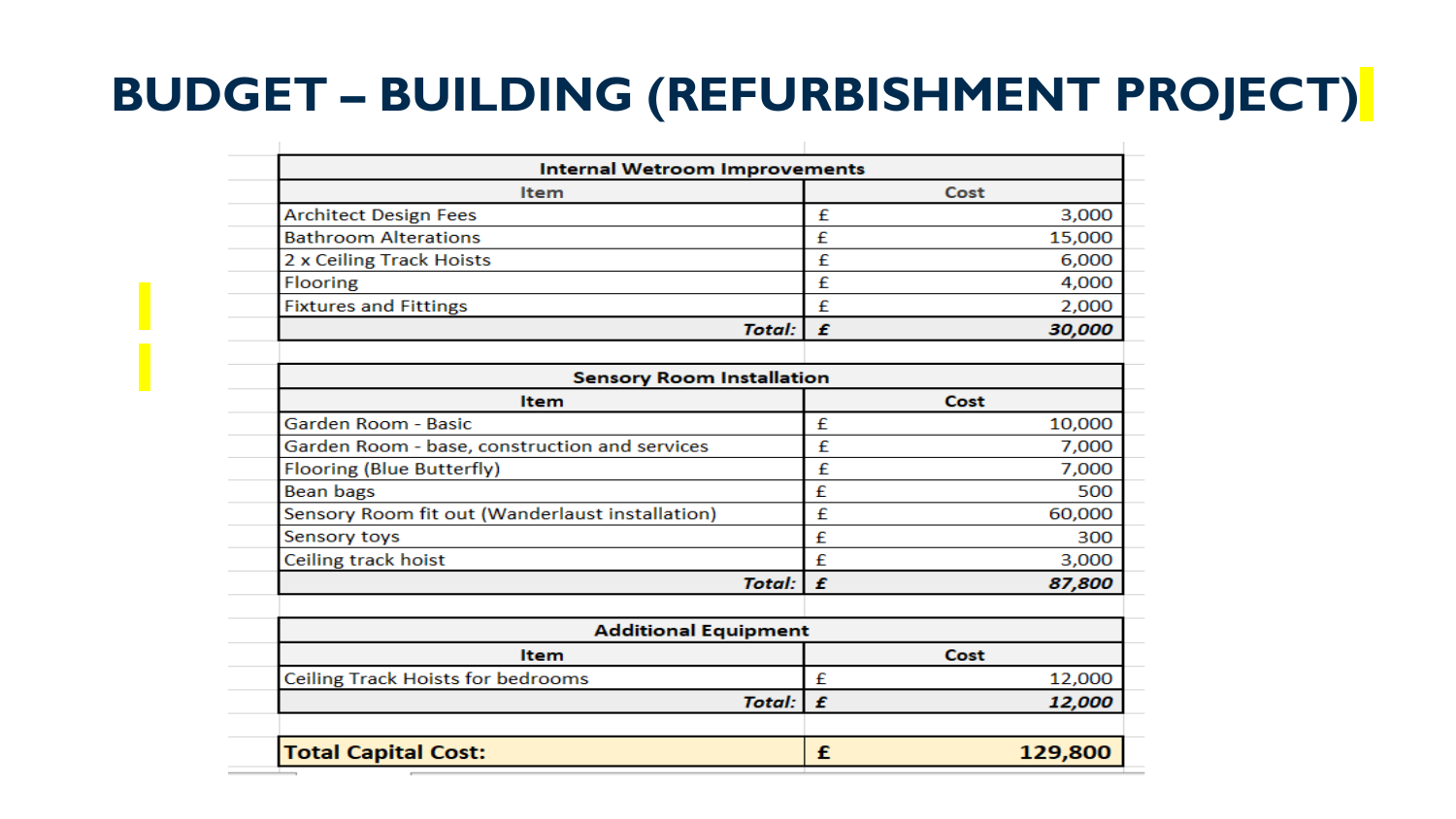### **BUDGET - EQUIPMENT**

#### **EXAMPLE OF A TABLE TEMPLATE - FOR GUIDANCE ONLY**

| Item(s)             | <b>Supplier</b>         | <b>Quantity</b> | <b>Cost</b> | <b>Total Cost</b> | <b>Source</b>                                            | <b>Expected date of purchase</b>          |
|---------------------|-------------------------|-----------------|-------------|-------------------|----------------------------------------------------------|-------------------------------------------|
| Laptop              | <b>Dell</b>             |                 | £0.50       |                   | £0.50 www.weblink.example.co.uk (direct link to item)    | [When you want to purchase]               |
| keyboard            | Argos                   |                 | £5.00       |                   | £10.00 www.weblink.example.co.uk (direct link to item)   | [When you want to purchase]               |
| filing cabinet      | Ikea                    |                 | £1.00       |                   | £3.00 www.weblink.example.co.uk (direct link to item)    | [When you want to purchase]               |
|                     |                         |                 |             |                   | Invoice from supplier /www.weblink.example.co.uk (direct | [When you want to purchase]               |
| sensory mat         | <b>Sensory Org</b>      |                 | £100.00     |                   | £400.00 link to item)                                    |                                           |
|                     |                         |                 |             |                   | Invoice from supplier /www.weblink.example.co.uk (direct | [When you want to purchase]               |
| telephone           | BT                      |                 | £55.00      |                   | £275 link to item)                                       |                                           |
|                     |                         |                 |             |                   |                                                          |                                           |
|                     |                         |                 |             |                   |                                                          | [Contractor confirms when they will be on |
| <b>Installation</b> | <b>XYZD Electrician</b> | N/A             | N/A         |                   | £145.00 Invoice from contractor                          | site to do the works via email/invoice]   |

£833.50 **Total Cost** 

Appropriate source(s) to submit:

- web link(s)

- quotation(s) - invoice and/or email from supplier/contractor

NOTE: Please ensure all invoices/web links corresponds with each item listed. This will make it clear and easy to follow and therefore, will speed up the process to draw down the grant.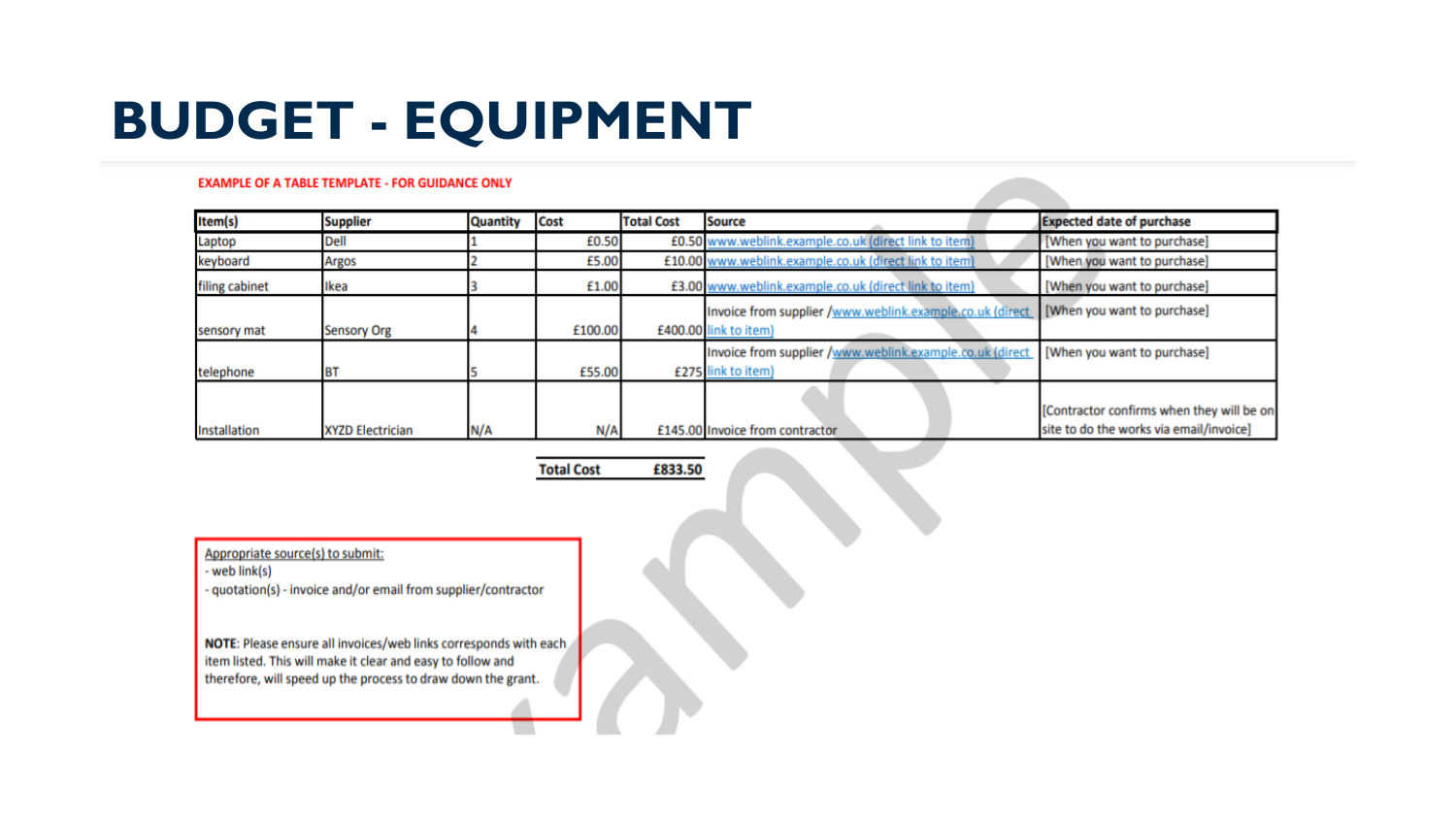#### **BUDGET -VEHICLE**

| <b>Budget: Vehicle Purchase</b> |        |  |  |  |
|---------------------------------|--------|--|--|--|
| Van Purchase                    | 17,075 |  |  |  |
| VAT                             | 3,415  |  |  |  |
| Signage                         | 600    |  |  |  |
| <b>Total</b>                    | 21,090 |  |  |  |

Based on quote from 123vehicles, North London,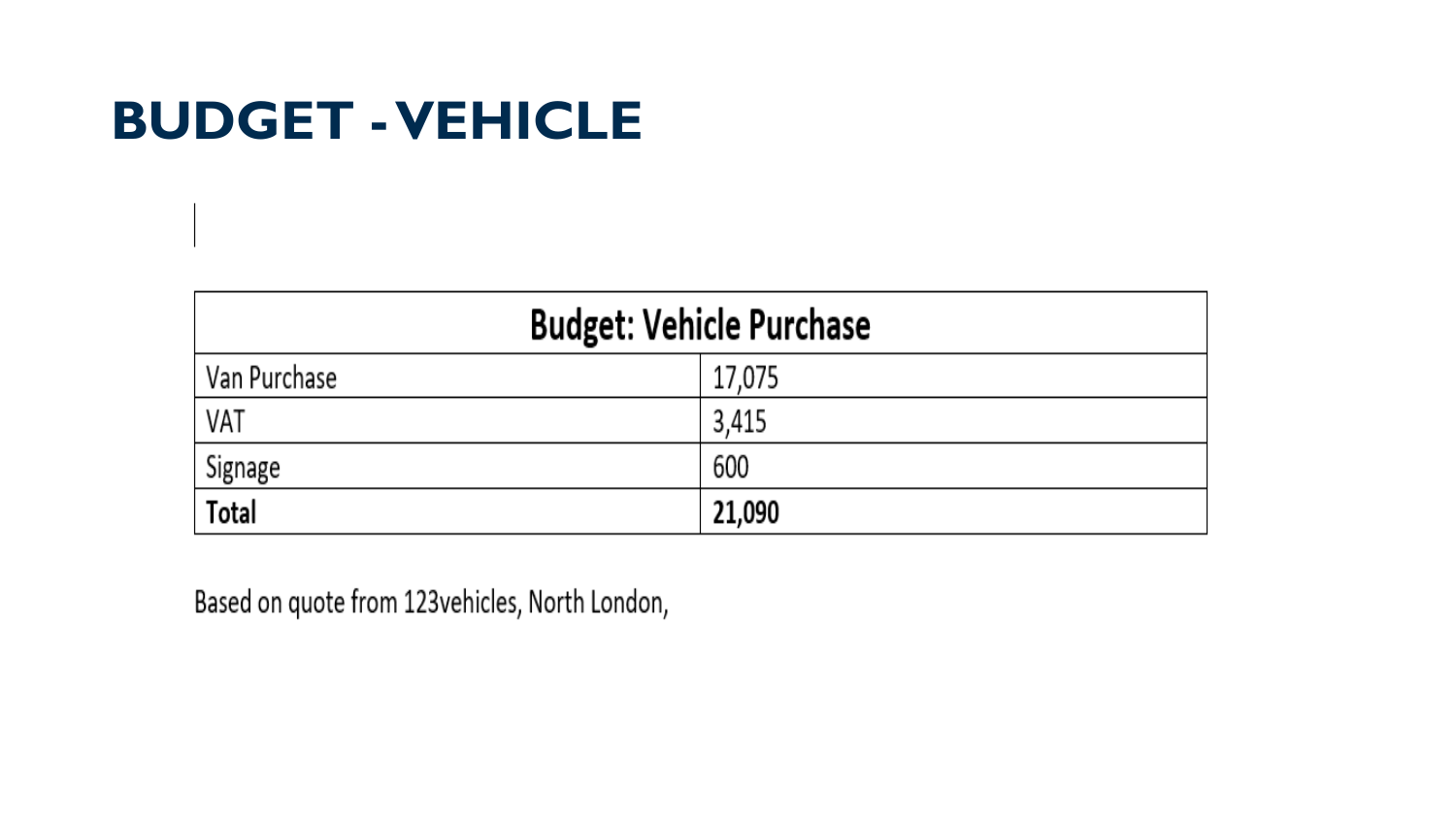### **OUTCOMES**

We understand that your capital project may be the first stage of a longer journey and that it can be difficult to identify the eventual outcomes for your beneficiaries. Because of this, we would like to know more about predicted outcomes for your organisation even if you are unable to predict outcomes for your beneficiaries.

We believe that all capital projects should be able to identify changes which lead to at least one of these three longer term outcomes:

- **An improved work environment**
- **• Maintained, improved, and/or increased services**
- **• Improved financial sustainability**

Outcomes may not always be quantifiable but should relate to the programme area you are applying under.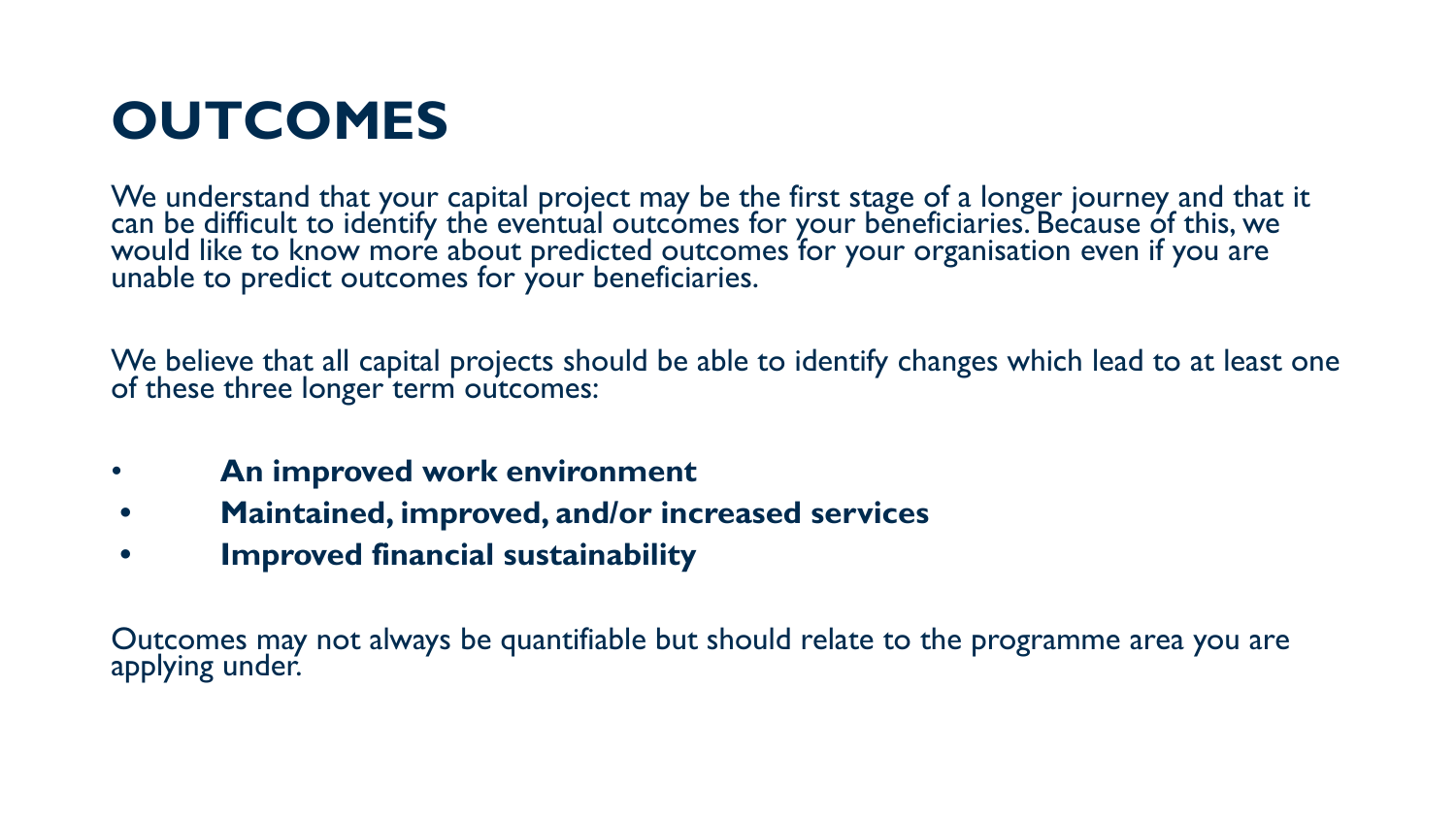# **OUTCOMES**

| <b>Example projects</b>                                                                                | <b>Example outcomes</b>                                                                                                                                                                                                                                                                                                                                                                                                                                                                                             |  |  |
|--------------------------------------------------------------------------------------------------------|---------------------------------------------------------------------------------------------------------------------------------------------------------------------------------------------------------------------------------------------------------------------------------------------------------------------------------------------------------------------------------------------------------------------------------------------------------------------------------------------------------------------|--|--|
| The purchase of IT equipment for staff at a charity working with<br>disadvantaged minority communities | Staff will now have access to the IT equipment needed to deliver<br>services. This means staff will be happier and there will be an<br>improved work environment.<br>The service to beneficiaries will be more effective and efficient with an<br>extra 10 beneficiaries being supported per week because of time<br>saved.                                                                                                                                                                                         |  |  |
| The purchase of AV equipment for a charity working with disadvantaged<br>young people.                 | It will give staff the tools they require to deliver the services,<br>improving our current workshops but also meaning we can deliver an<br>additional four film craft and production skills training workshops per<br>week.                                                                                                                                                                                                                                                                                        |  |  |
| The construction of a community centre in a highly deprived area.                                      | The new community centre will ensure that more services and<br>community spaces are available to beneficiaries from across The<br>Clothworkers' Foundation's programme areas – particularly, older<br>people, disadvantaged young people and people with disabilities.<br>We will own our own building so it will improve our financial<br>sustainability.<br>Extra space means will mean we can attract funding for new activities<br>and the modern facilities will mean staff are happier and more<br>resilient. |  |  |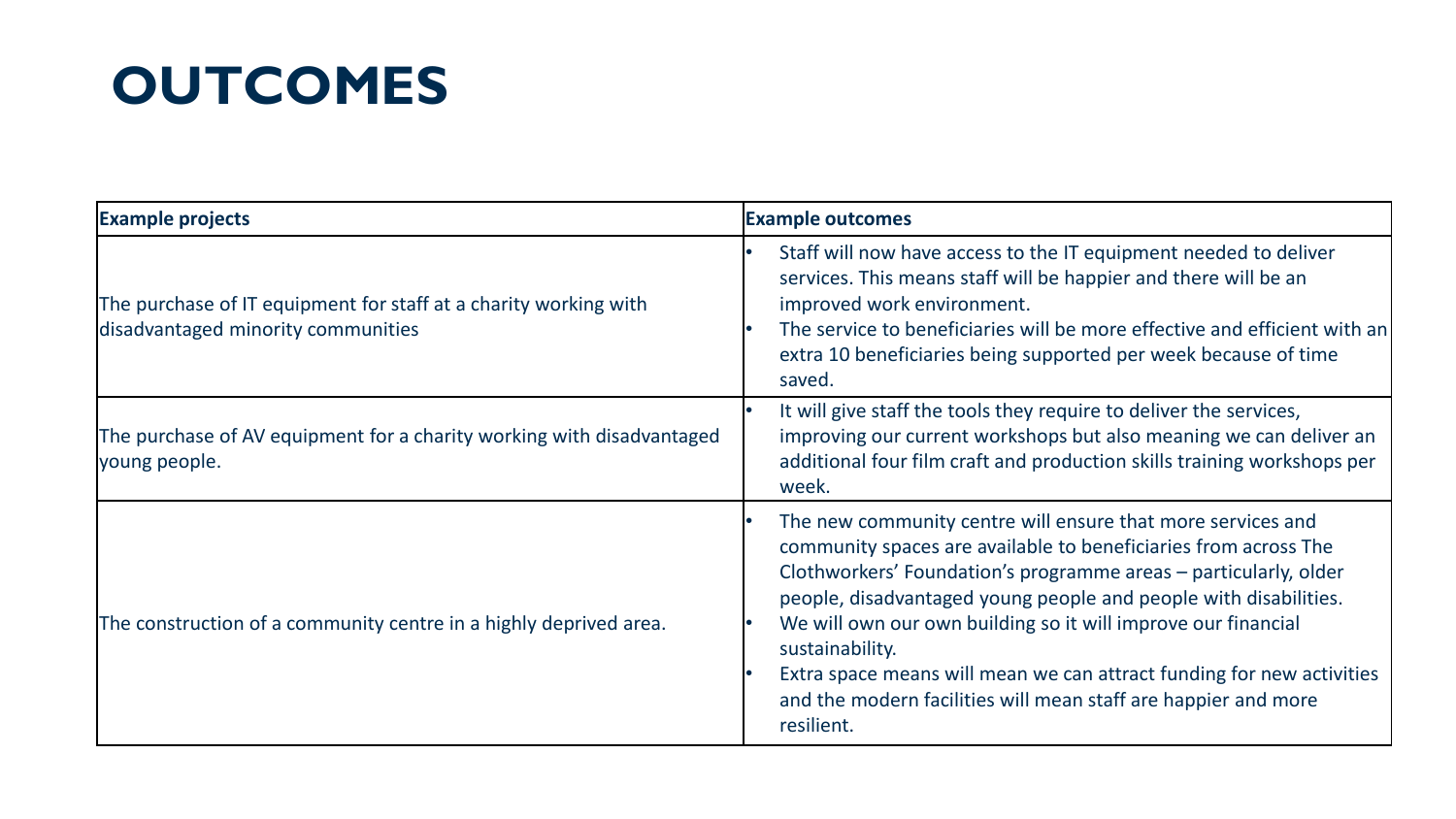#### **BUDGET TEMPLATES AND OUTCOMES GUIDANCE**

All resources are available at [https://www.clothworkersfoundation.org.uk/more-information-for](https://www.clothworkersfoundation.org.uk/more-information-for-grant-applications/)[grant-applications/](https://www.clothworkersfoundation.org.uk/more-information-for-grant-applications/)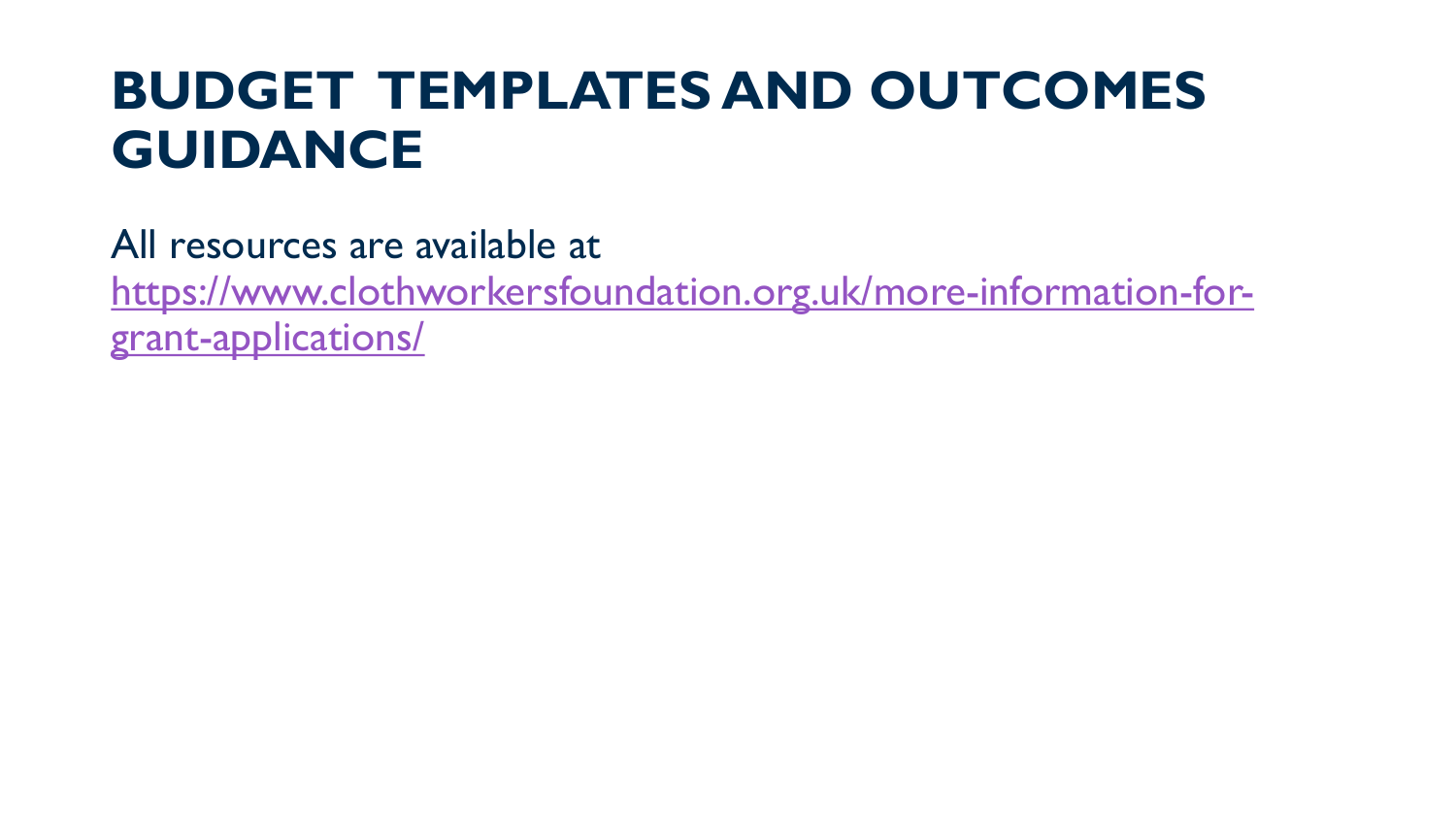# **APPLICATION TIPS**

- Familiarise yourself with the aims of The Clothworkers' Foundation. We fund capital items for registered organisations working across nine programme areas.
- Take our eligibility quiz and make sure to read about exclusions on our website.
- If you're not sure about anything or have any questions then get in touch.
- Make sure that you are effectively communicating the key areas of your project - programme area, project description, budget and outcomes etc
- Once you have drafted your application, get someone who is not involved with your organisation to read it and feedback. This will help to identify any gaps in information.